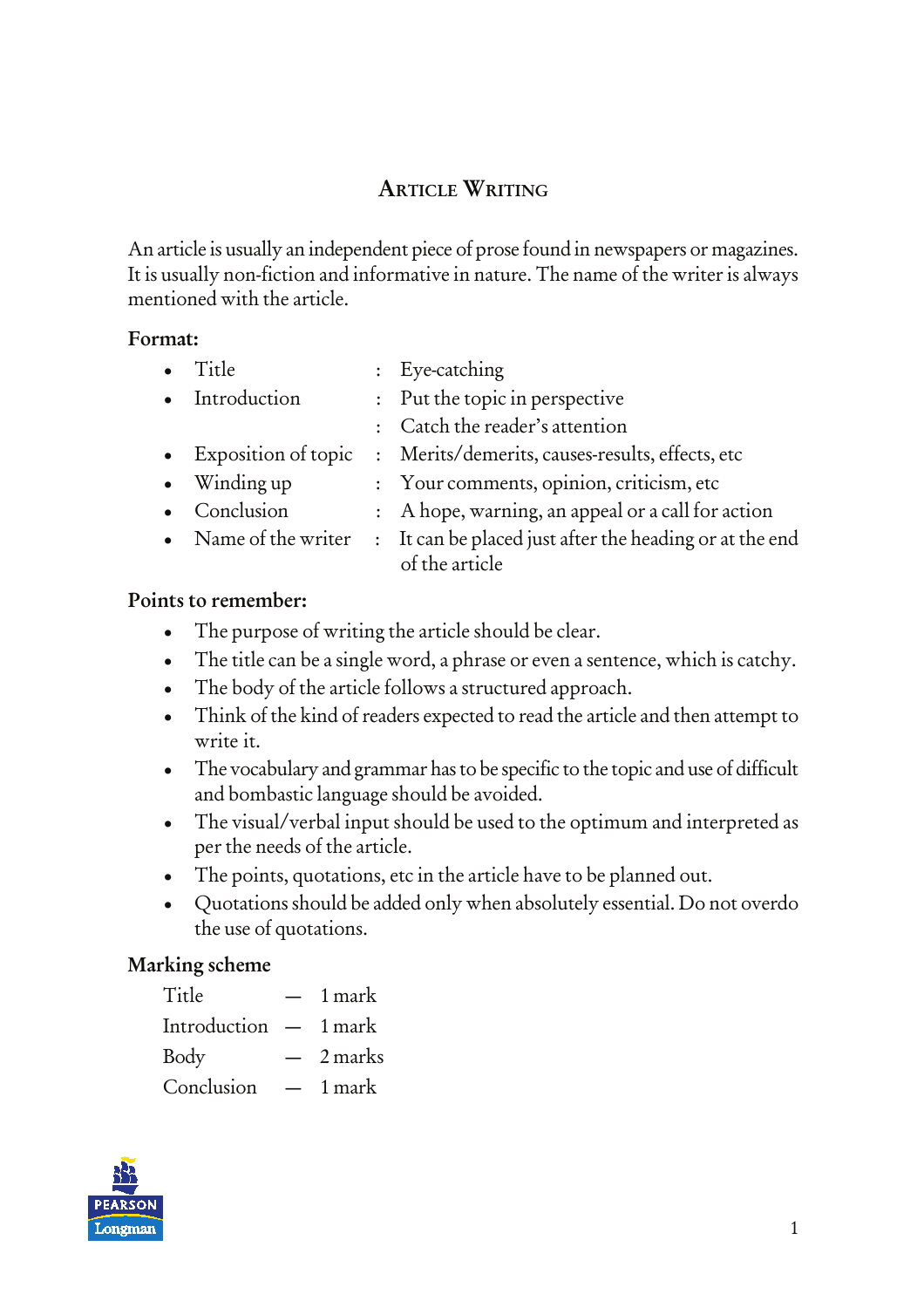### Sample articles:

1. The Delhi administration has launched a campaign against the use of polythene bags. Write an article on 'Hazards of Polythene Bags' in about 150 words for your school magazine.

### Hazards of Polythene Bags

Polythene bags have become very popular for carrying our shopping home. These bags are light, handy, attractive and strong. Shopkeepers find them easy to store and customers regard them as beneficial too. But they are a big threat to our environment. They have many adverse effects, for example, they are not biodegradable and produce noxious gases when burnt. They choke the drains and provide breeding grounds to deadly germs. Animals and birds mistake them for food and when they eat them, their digestive systems get disturbed. These bags never decay and the fertility of the earth is lost due to their excessive use. Thus, the greenery of the earth is hampered. The poisonous gases produced on burning the polythene bags cause serious diseases like bronchitis, allergy, cancer, etc in human beings. Therefore it is our responsibility to stop the use of polythene bags. We should take an active part in the anti-polythene campaign launched by the Delhi administration.

*XYZ*

2. You are Siddharth. Your brother is six years old and you want to gift him a set of books. Write an article in about 150 words, under the title 'The Lasting Value of Books'.

## The Lasting Value of Books

Books are our constant companions. They are great sources of knowledge and entertainment. Books can open up the unknown world to us and familiarise us with the unfamiliar. It is fascinating to read about various things that one has never seen or heard about. Books are the tools with which we can explore the vast world around us.

Thus, it is very essential to make a child understand the importance of books. One can motivate a child to read books by describing various adventures in books and presenting the child with books instead of toys. A child soon tires of toys which are only a source of momentary attraction. But once the reading habit is inculcated in a child, it will automatically grow and develop. It is a habit that reaps rich rewards for a lifetime.

Books have stood the test of time and last forever. They never grow old or change like fashions or toys. Their real importance is understood only in retrospection and so have a lasting impact on readers. Thus, we should give a child gifts that last and endure.

*Siddharth*

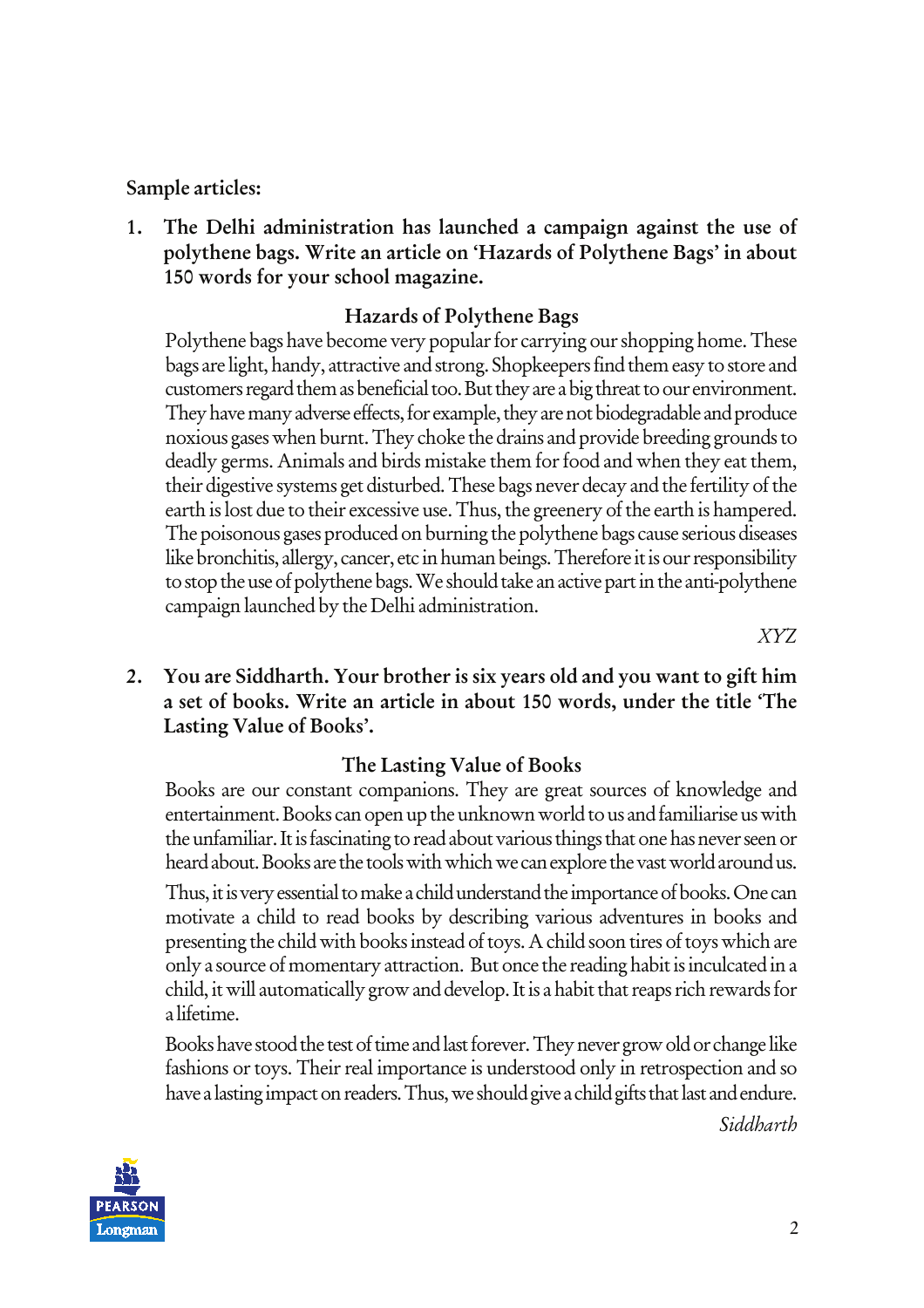3. You are Smriti Singh. You have been asked by the editor of your school magazine to write an article on the subject of terrorism. Write the article in about 150–200 words.

#### Terrorism

The word 'terrorism' is derived from the word 'terror' which means 'extreme fear'. Terrorists are people who try to create an atmosphere of fear among lawabiding citizens by committing acts of violence against them. Some of the methods that terrorists use to force the government of a country to accept their demands are bomb blasts, hijackings, assassinations and kidnappings. Terrorists do not hesitate to murder innocent and unarmed people, sometimes of even their own country. Their purpose is to obstruct the social and economical development of a country, thereby weakening it and forcing it to accept the power of those who support terrorism.

Terrorism has become a worldwide phenomenon. No country is safe from it. India, too, has suffered much at the hands of these wicked people. But we shall stand up against these evil forces. If all peace-loving people of the world unite, then the poison spread by terrorist activities will surely be wiped out, and peace and harmony will return to the world.

*Smriti Singh*

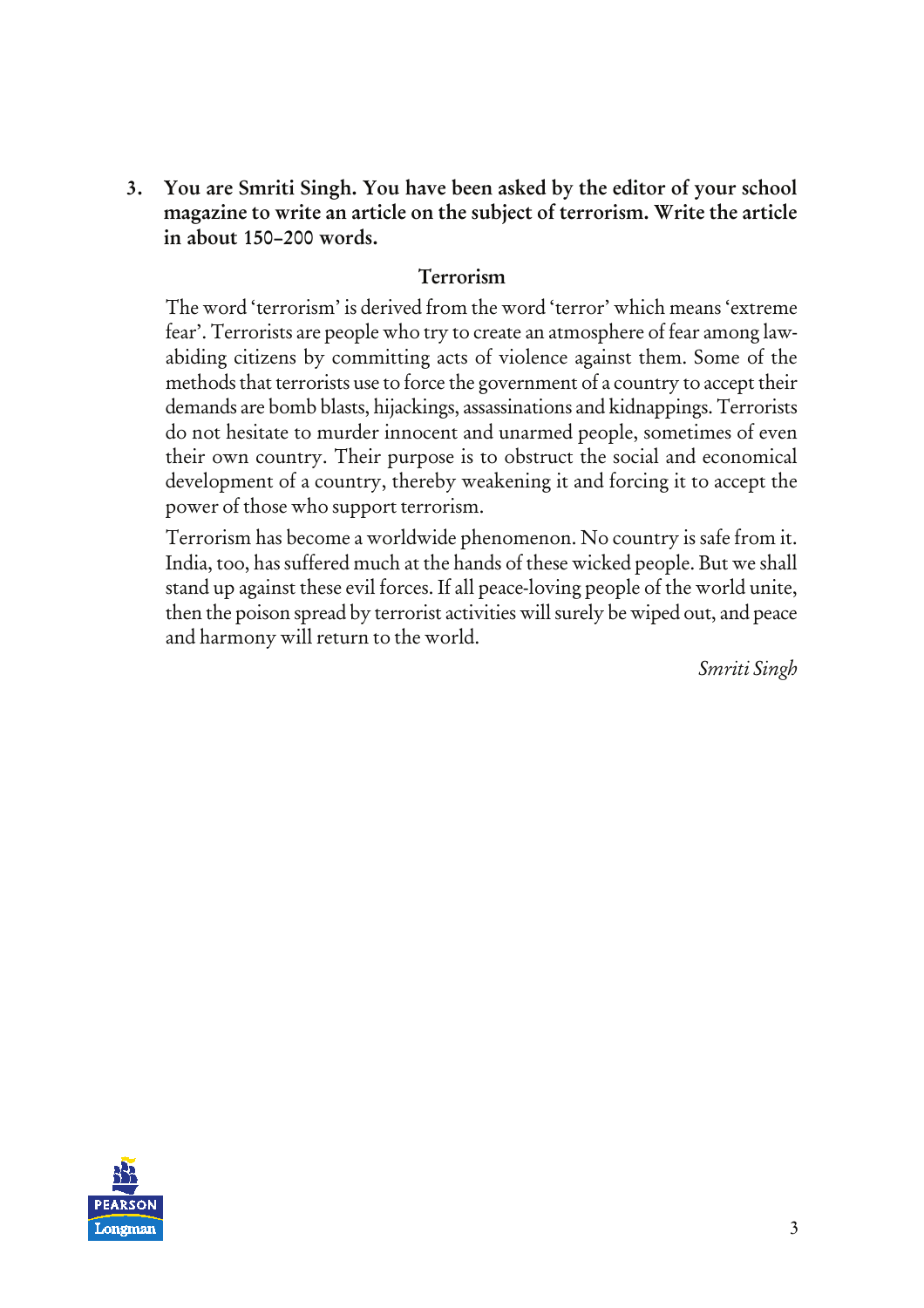## WORKSHEET 2

- 1. These days we frequently hear reports of trees getting uprooted even during a light storm. We are losing our precious green friends and this is a cause for concern. Write an article in 150–200 words discussing why these big trees are falling over and what we can do to slow this down. You may use the following points while discussing the reasons behind this:
	- diminishing open ground and soil area around the roots due to cemented footpaths
	- digging up of roads to install communication cables and pipelines
	- unplanned cutting of the extending branches, causing the trees to lose balance and topple over
	- depleting groundwater level Suggest solutions like:
	- re-designing of the landscape to allow the trees more open ground to breathe and to allow rainwater to seep into the soil
	- plant such species of trees that require less water
- 2. 'You will be nearer to heaven playing football than studying the Bhagavad Gita.' These might seem like strange words coming from a personality like Swami Vivekananda. Imagine that you too were baffled when you read these words. But you thought over them and understood what the Swami meant. He was addressing a sickly-looking young man who spent all his time reading holy books. The Swami was trying to drive home the point that physical, mental and spiritual health go hand in hand. Write an article of 150–200 words for the annual magazine of your school stressing the value of all-round development from a young age.
- 3. Vignaraj is a football fan. He has kept a record of his favourite player, Zidane. He wishes to write an article for the sports section of the school magazine on his favourite footballer. Write the article in about 150 words with the help of these notes:

| Zinedine Zidane  |                                                                                            |  |
|------------------|--------------------------------------------------------------------------------------------|--|
| 1972             | born in Marseilles                                                                         |  |
| 1988-92          | A S Cannes Club, scored 61 goals                                                           |  |
| 1992-96          | Girondines-Bordeaux Club, scored 139 goals                                                 |  |
| 1996-2001        | Juventus                                                                                   |  |
| 2001-2006        | Real Madrid                                                                                |  |
| 1994-2006        | Member of the national team                                                                |  |
| 1998, 2000, 2003 | FIFA World Player of the Year for all these three years;<br>played 4 World Cup tournaments |  |